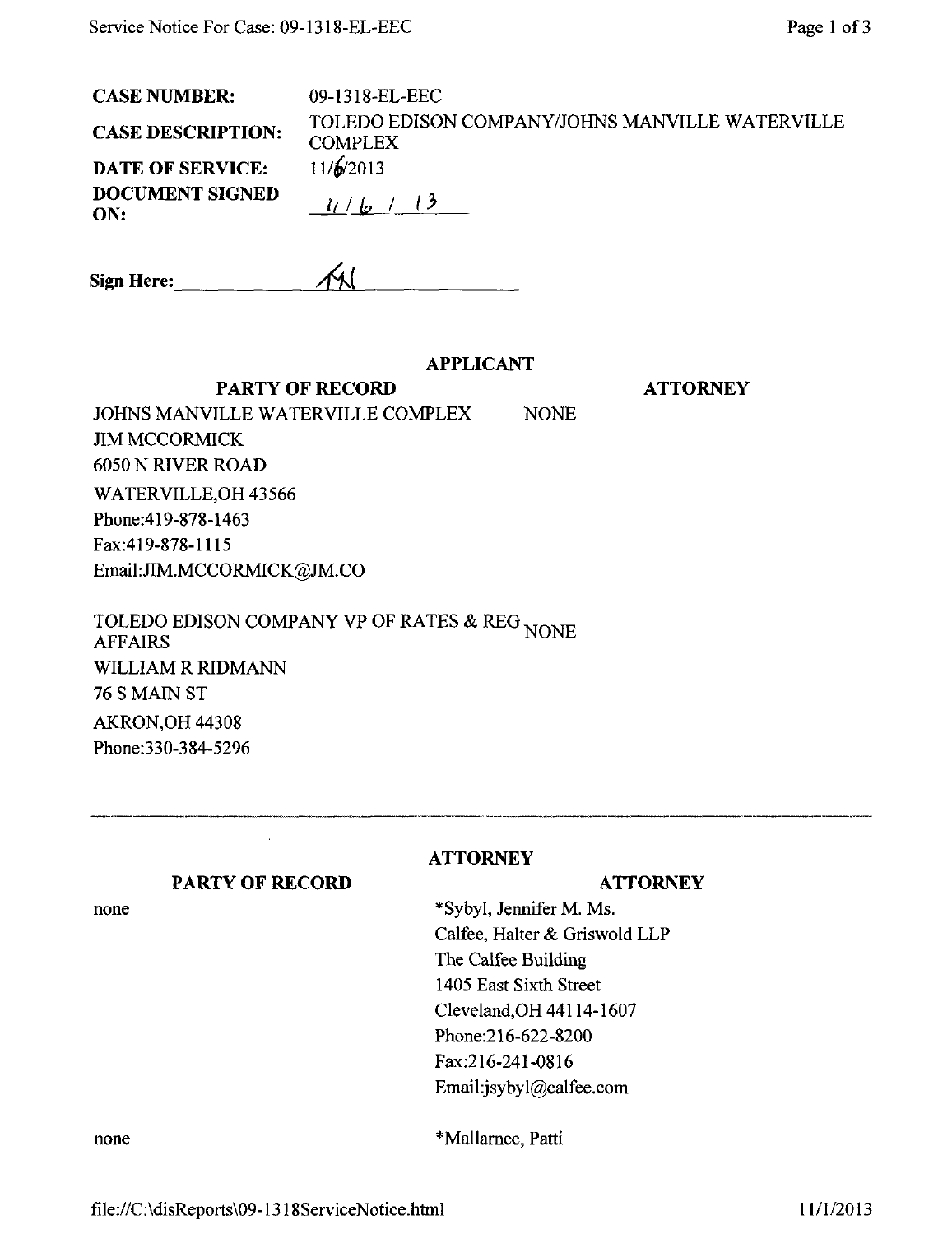|      | The Office of the Ohio Consumers Counsel<br>10 W. Broad St.<br>Suite 1800<br>Columbus, OH 43215<br>Phone: 614-466-8574<br>Email:mallarne@occ.state.oh.us                                                 |
|------|----------------------------------------------------------------------------------------------------------------------------------------------------------------------------------------------------------|
| none | *Wolfe, Robert Mr.<br><b>PUCO</b><br>180 E. Broad St<br>Columbus, OH 43215<br>Phone: (614) 644-7691<br>Email:Robert.Wolfe@puc.state.oh.us                                                                |
| none | *De Lisi, Megan Ms.<br><b>Ohio Environmental Council</b><br>1207 Grandview Avenue<br>Suite 201<br>Columbus, OH 43212<br>Phone: 614-487-7506<br>Fax:614-487-7510<br>Email:megan@theoec.org                |
| none | *Shannon, Kevin P. Mr.<br>Calfee, Halter & Griswold LLP<br>1400 KeyBank Center<br>800 Superior Avenue<br>Cleveland, OH 44114-2688<br>Phone:216-622-8852<br>Fax:216-241-0816<br>Email:kshannon@calfee.com |
| none | *Edwards, Mary<br>Office of the Ohio Consumers' Counsel<br>10 West Broad Street<br>Suite 1800<br>Columbus, OH 43215<br>Phone: 614-466-8574<br>Fax:614-466-9475<br>Email:edwards@occ.state.oh.us          |